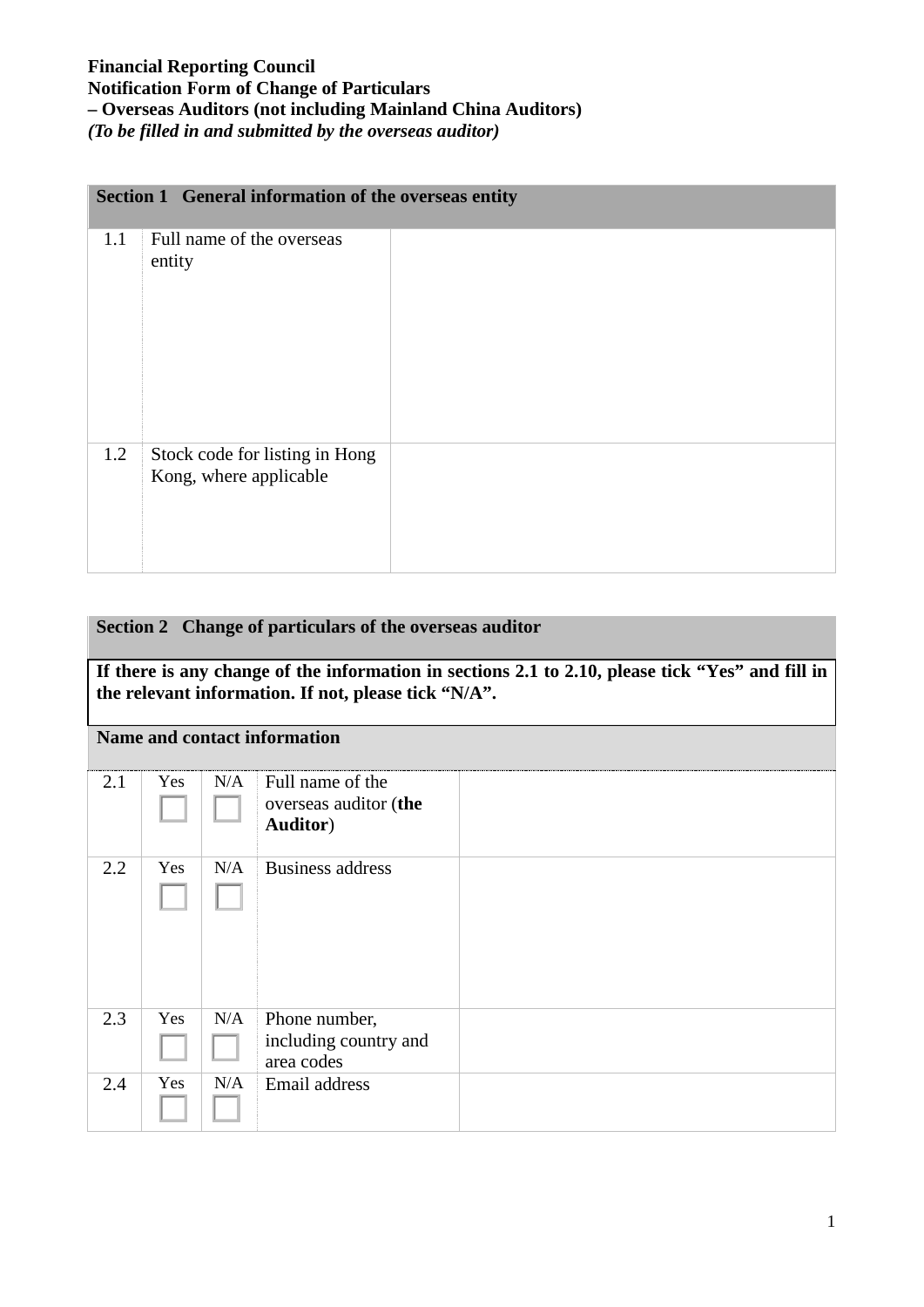### **Financial Reporting Council Notification Form of Change of Particulars – Overseas Auditors (not including Mainland China Auditors)** *(To be filled in and submitted by the overseas auditor)*

| Section 2 Change of particulars of the overseas auditor |     |           |                                                      |               |                                                                                                                                                                                       |  |  |  |
|---------------------------------------------------------|-----|-----------|------------------------------------------------------|---------------|---------------------------------------------------------------------------------------------------------------------------------------------------------------------------------------|--|--|--|
| <b>Primary contact person</b>                           |     |           |                                                      |               |                                                                                                                                                                                       |  |  |  |
| 2.5                                                     | Yes | N/A       | $\bigcirc$ Mr<br>$\bigcirc$ Mrs                      | $\bigcirc$ Ms | $\bigcirc$ Miss                                                                                                                                                                       |  |  |  |
|                                                         |     |           | Family name                                          |               |                                                                                                                                                                                       |  |  |  |
|                                                         |     |           | Last name                                            |               |                                                                                                                                                                                       |  |  |  |
| 2.6                                                     | Yes | N/A       | Title/position in the<br>Auditor                     |               |                                                                                                                                                                                       |  |  |  |
| 2.7                                                     | Yes | $\rm N/A$ | Correspondence<br>address                            |               |                                                                                                                                                                                       |  |  |  |
| 2.8                                                     | Yes | N/A       | Phone number,<br>including country and<br>area codes |               |                                                                                                                                                                                       |  |  |  |
| 2.9                                                     | Yes | N/A       | Fax number, including<br>country and area codes      |               |                                                                                                                                                                                       |  |  |  |
| 2.10                                                    | Yes | N/A       | Email address                                        |               |                                                                                                                                                                                       |  |  |  |
|                                                         |     |           | FRC), please provide details.                        |               | If there is any change of other information since the last submission of Application Form B<br>or Application Form D of which you want to inform the Financial Reporting Council (the |  |  |  |
|                                                         |     |           |                                                      |               |                                                                                                                                                                                       |  |  |  |